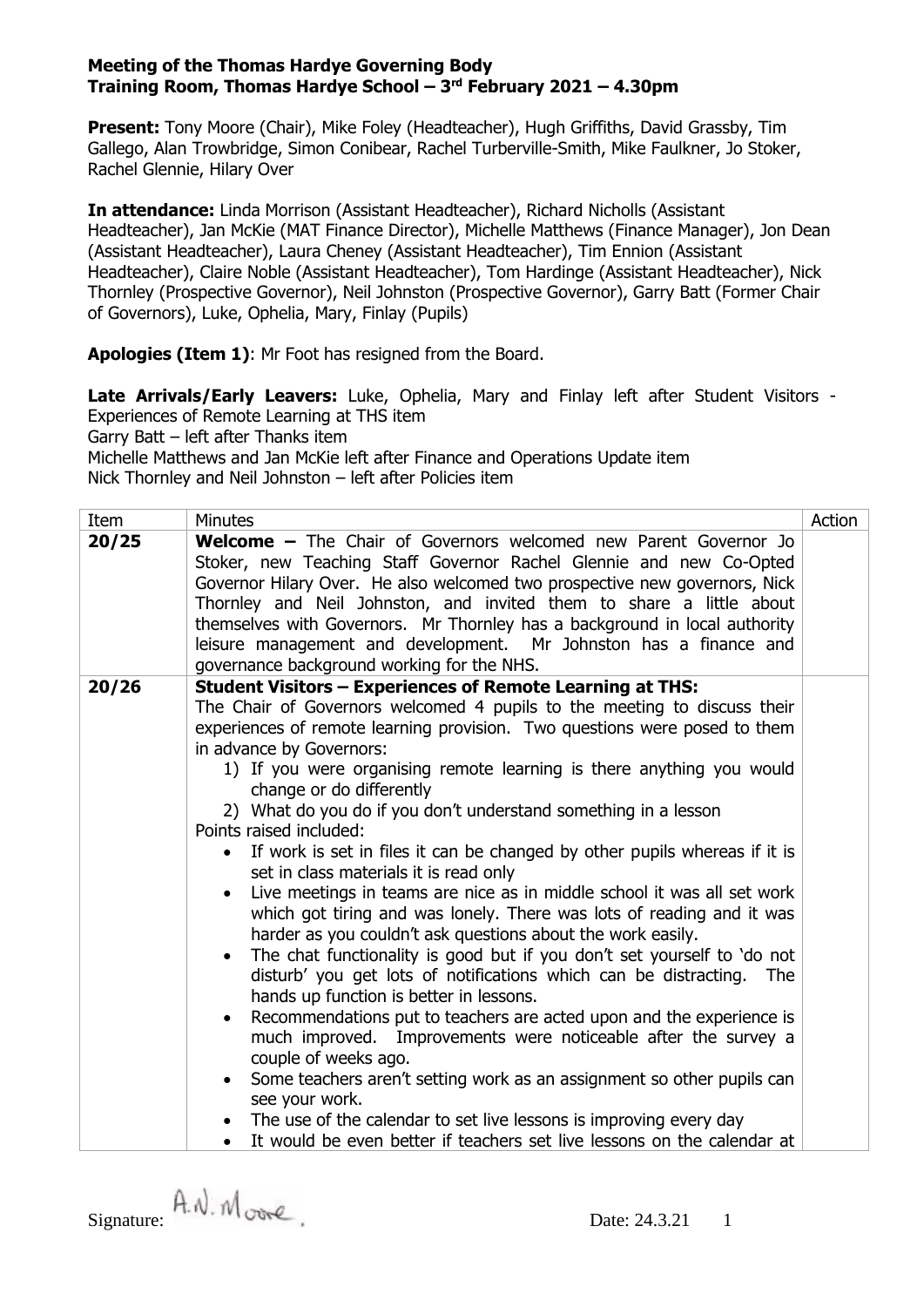|       | least 24 hours beforehand. Some lessons are set at fairly short notice                                                                                     |  |
|-------|------------------------------------------------------------------------------------------------------------------------------------------------------------|--|
|       | and this can be difficult if it is the first lesson in the morning. It can                                                                                 |  |
|       | make it hard to plan your days.                                                                                                                            |  |
|       | Some teachers are allowing pupils to use the chat during live lessons                                                                                      |  |
|       | for non-work-related conversations, which is nice as it helps it to feel                                                                                   |  |
|       | more like a classroom.                                                                                                                                     |  |
|       | One pupil stated that they prefer assignments to be set when work is<br>$\bullet$                                                                          |  |
|       | assigned outside of live lessons as they like feedback. They explained                                                                                     |  |
|       | that homework such as accessing the bitesize website or similar does                                                                                       |  |
|       | not provide feedback which can be demotivating. Another pupil agreed                                                                                       |  |
|       | that if work is set it needs marking so you know where you are going                                                                                       |  |
|       | wrong or it should be made clear to pupils if it's not going to be                                                                                         |  |
|       | marked.                                                                                                                                                    |  |
|       | 1:1 chat function with teachers is a less formal way of seeking help<br>with work                                                                          |  |
|       | Q: Pupils were asked if they feel like they are learning. The pupils agreed that                                                                           |  |
|       | they do feel like they are learning but they feel a bit less motivated without                                                                             |  |
|       | being with their friends. Remote learning has improved a lot since the last                                                                                |  |
|       | lockdown. One pupil commented that he feels as though he is getting through                                                                                |  |
|       | the course but he is not sure how well.                                                                                                                    |  |
|       | Q: Pupils were asked if they feel like they are becoming better independent                                                                                |  |
|       | learners. One pupil opined that remote learning is more structured this time                                                                               |  |
|       | compared to last time so there is less room for choice as to when he completes                                                                             |  |
|       | the work. He added that homework is harder to complete when you have                                                                                       |  |
|       | been in front of the computer all day.                                                                                                                     |  |
|       | Q: Pupils were asked if they have their cameras on or off and how they feel<br>about this. One pupil commented that it takes a lot of confidence to switch |  |
|       | cameras on so having the choice is positive. Another pupil informed Governors                                                                              |  |
|       | that around 5-6 pupils in a class will switch on their cameras in each lesson,                                                                             |  |
|       | which is nice. He did say that he felt discouraged to use his camera in a Maths                                                                            |  |
|       | lesson as the teacher suggested he didn't need to have it on. He stated that it                                                                            |  |
|       | depends on the people in the class but feels it would be good for teachers to                                                                              |  |
|       | encourage pupils to switch on their cameras, but not for pupils to be forced to.                                                                           |  |
|       | Another pupil agreed that most people don't turn on their cameras and they                                                                                 |  |
|       | are most likely to be off for the first two reasons, adding his reasons for why                                                                            |  |
|       | he may leave his camera off. He added that as time has progressed, pupils                                                                                  |  |
|       | have got more confident about using their microphones and this has had a                                                                                   |  |
|       | positive effect on lessons.                                                                                                                                |  |
|       | Ms Noble and the Chair thanked pupils for their attendance and they left the                                                                               |  |
|       | meeting.                                                                                                                                                   |  |
|       | Q: A Governor asked about the number of pupils that do not have access to                                                                                  |  |
|       | suitable devices – this will be addressed in Dr Ennion's report. However, Dr<br>Ennion explained that students may not access remote education for a       |  |
|       | multitude of reasons including poor broadband in rural locations, space issues                                                                             |  |
|       | at home, family workload and access to devices.                                                                                                            |  |
|       | Q: Another Governor asked what happens if a pupil doesn't attend. Dr Ennion                                                                                |  |
|       | explained that staff undertake regular trawls to ascertain who hasn't been                                                                                 |  |
|       | attending and/or engaging. This is recorded on the school system and                                                                                       |  |
|       | followed up by tutors, guidance leaders or EforE staff.                                                                                                    |  |
| 20/27 | Thanks - The Chair of Governors invited Mr Foley to make a presentation on                                                                                 |  |
|       |                                                                                                                                                            |  |

Signature:  $\hat{A}$ .  $\hat{M}$  over  $\hat{C}$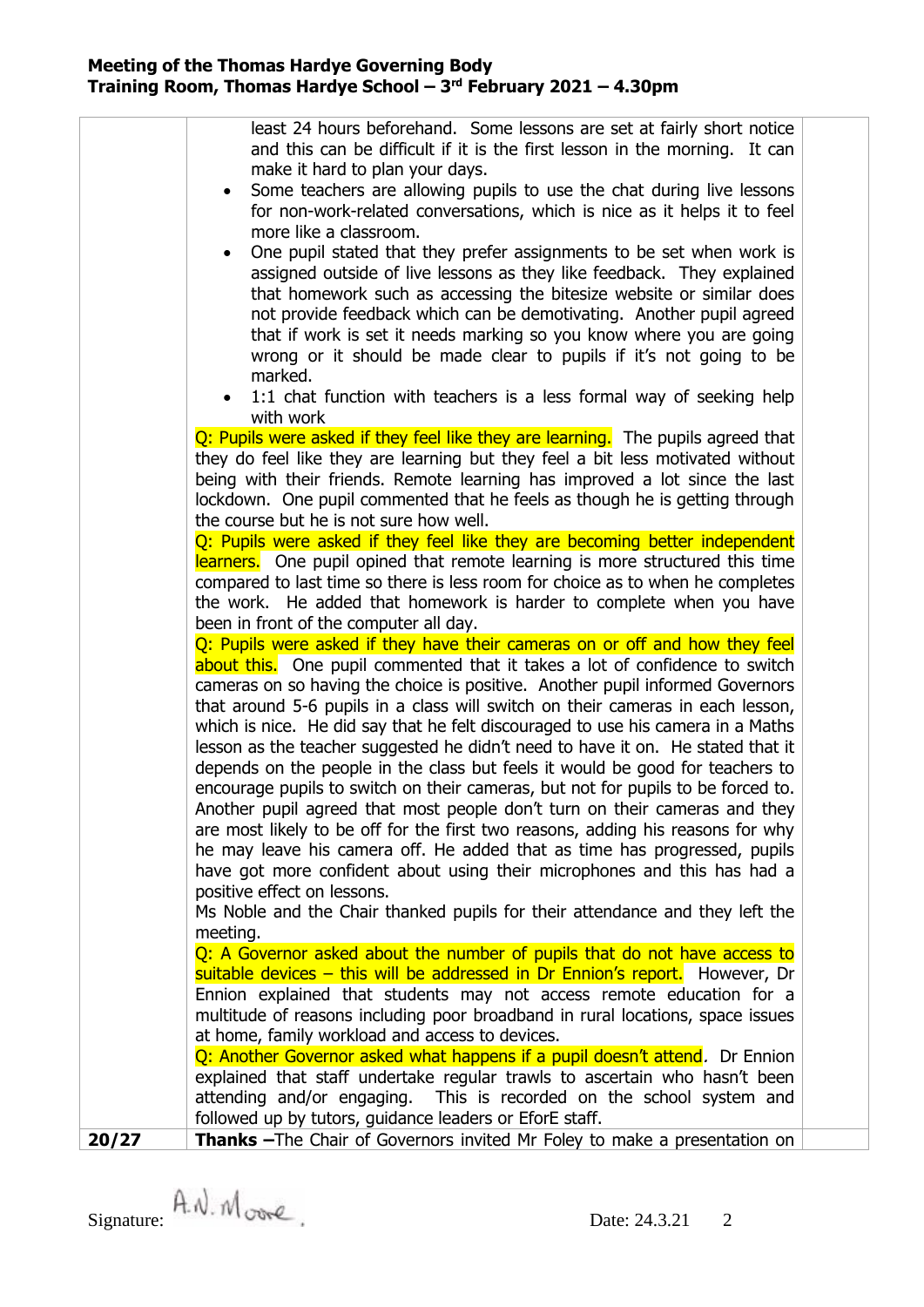|                    | behalf of Governors in recognition of Mr Batt's distinguished service as both<br>Governor and Chair of Governors at THS over many years. Mr Foley gave a<br>speech expressing his personal and professional thanks to Mr Batt for his<br>unstinting support, giving many examples of Mr Batt's attributes as Chair. He<br>presented Mr Batt with an engraved cut glass bowl on behalf of Governors. Mr<br>Batt accepted the bowl with thanks and gave a speech; he thanked Mr Foley,<br>the staff at THS and the Governors for their support and for their gift. He<br>concluded that he is a supporter of excellent state education and is very proud<br>to have been involved at Thomas Hardye School; that it is in a good position<br>moving forward and that he is excited to remain involved as a Director of<br>Wessex MAT and a Trustees of the Thomas Hardye Foundation Trust. Mr Batt<br>left the meeting.                                                                                                                                                                                                                                                                                                                                                                                                                                                                                                                                                       |             |
|--------------------|----------------------------------------------------------------------------------------------------------------------------------------------------------------------------------------------------------------------------------------------------------------------------------------------------------------------------------------------------------------------------------------------------------------------------------------------------------------------------------------------------------------------------------------------------------------------------------------------------------------------------------------------------------------------------------------------------------------------------------------------------------------------------------------------------------------------------------------------------------------------------------------------------------------------------------------------------------------------------------------------------------------------------------------------------------------------------------------------------------------------------------------------------------------------------------------------------------------------------------------------------------------------------------------------------------------------------------------------------------------------------------------------------------------------------------------------------------------------------|-------------|
| 20/28              | Declarations of Interest (Item 2): None.                                                                                                                                                                                                                                                                                                                                                                                                                                                                                                                                                                                                                                                                                                                                                                                                                                                                                                                                                                                                                                                                                                                                                                                                                                                                                                                                                                                                                                   |             |
| 20/29<br>20/29.1   | Minutes of the meeting 25 <sup>th</sup> November 20 (Item 3.1): were approved<br>and signed as an accurate record<br><b>Matters arising (Item 3.2):</b>                                                                                                                                                                                                                                                                                                                                                                                                                                                                                                                                                                                                                                                                                                                                                                                                                                                                                                                                                                                                                                                                                                                                                                                                                                                                                                                    |             |
|                    | 20/19.2 (Item 5.2) Link Governor Roles - Complete. Some Governors<br>are still to make contact with their link staff member.<br><b>20/19.3 (Item 5.3): Agree Governing Board Priorities - Ongoing. The</b><br>Chair confirmed this will be ready for the next meeting<br>20/21.7 (Item 7) Headteacher's Report - Complete. Mr Nicholls<br>confirmed that 330 students have applied to university via UCAS, 282 are<br>current students which is 5% higher than last year. This is in turn, higher than<br>There are 33 early applicants to Oxbridge and Russell<br>the previous year.                                                                                                                                                                                                                                                                                                                                                                                                                                                                                                                                                                                                                                                                                                                                                                                                                                                                                      | <b>TM</b>   |
|                    | Group universities.<br><b>20/22 (Item 8): Training Feedback</b> $-$ Ongoing $-$ Governors are to look at<br>Learning Link for the next meeting                                                                                                                                                                                                                                                                                                                                                                                                                                                                                                                                                                                                                                                                                                                                                                                                                                                                                                                                                                                                                                                                                                                                                                                                                                                                                                                             | <b>GOVS</b> |
| 29/30              | Finance and Operations Update (Item 7) - Michelle Matthews and                                                                                                                                                                                                                                                                                                                                                                                                                                                                                                                                                                                                                                                                                                                                                                                                                                                                                                                                                                                                                                                                                                                                                                                                                                                                                                                                                                                                             |             |
| 29/30.1<br>29/30.2 | <b>Jan McKie:</b><br><b>Budget Monitoring Spreadsheets - Ms Matthews introduced herself to</b><br>Governors as the new THS Finance Manager. Mrs McKie referred to the finance<br>reports circulated in advance of the meeting. Mrs McKie informed Governors<br>that the new finance system is working well. A £208k surplus was forecast at<br>the end of the 20/21 year. There have been some adjustments and the<br>surplus is now £217,327; the COVID catch up grant receipt is the main change.<br>Figures in the red brackets denote an overspend and the dash before a figure<br>denotes the surplus or income. The school budget will benefit a little from the<br>COVID catch-up grant as some of the interventions it will fund had already<br>been planned for. The grant funding will mainly be spent on staffing.<br>Governors were informed that the increase in expenditure generally is as a<br>result of non-staffing spend funded by the COVID catch up grant. Mrs McKie<br>emphasized that this budget was reflective of the position prior to the second<br>lockdown and partial school closure. She directed Governors to the second,<br>more detailed report that included RAG rating and referred to the explanations<br>given in the written report. Some income concerns were highlighted. The<br>budget setting for the 21/22 year will start at Easter.<br><b>KPI's</b> – Mrs McKie highlighted the staff ratio to income $%$ and confirmed that |             |
|                    | 81% is at the top of where it is comfortable to be. She noted the Trust<br>contribution and the 58% teaching school and ITT expenditure.<br>Q: One Governor noted that there is significant early expenditure here that                                                                                                                                                                                                                                                                                                                                                                                                                                                                                                                                                                                                                                                                                                                                                                                                                                                                                                                                                                                                                                                                                                                                                                                                                                                    |             |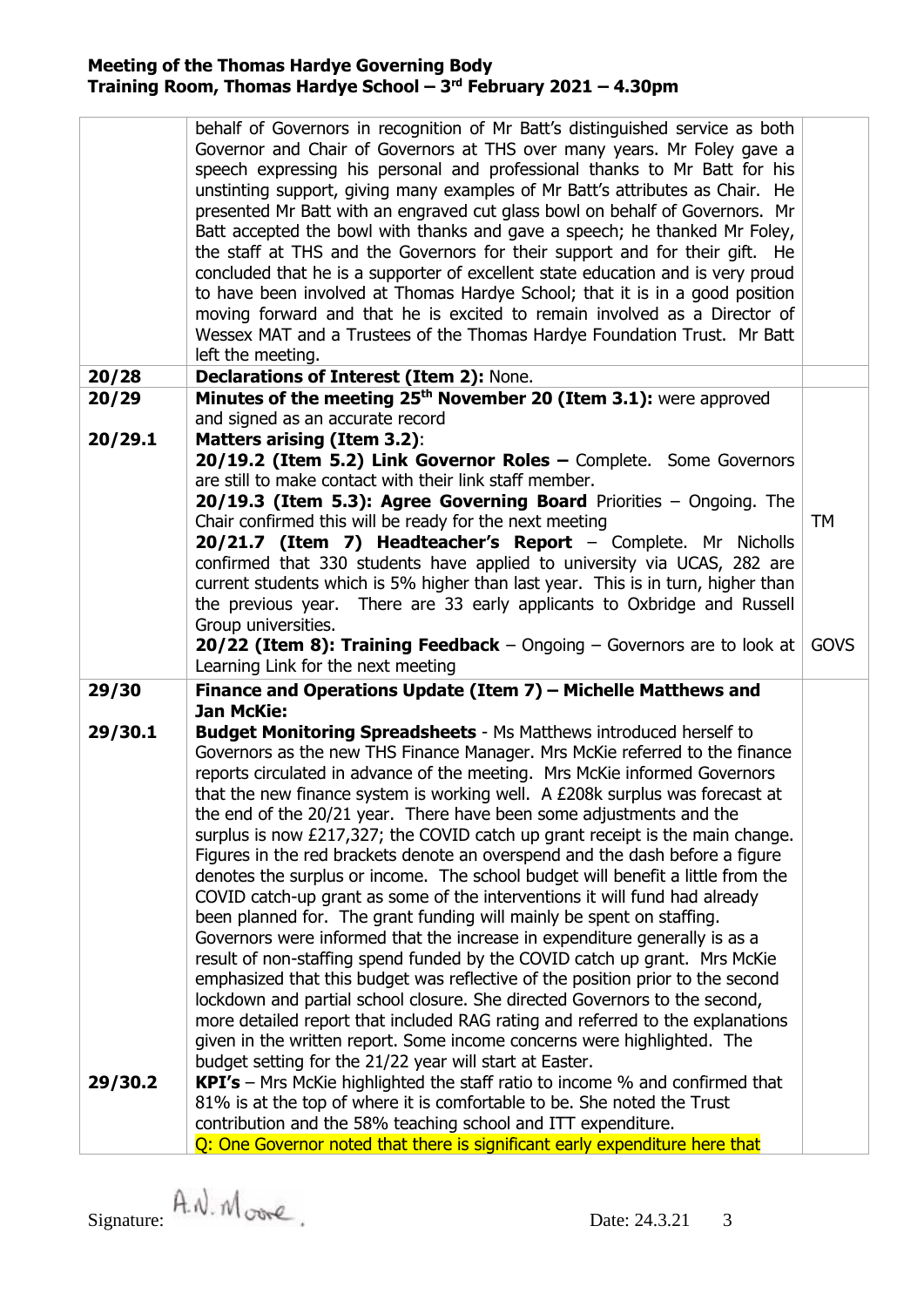| 29/30.3          | levels out during the year. Mrs McKie agreed that this is different to the rest of<br>budget setting as you start at the surplus forecast and work back to apportion<br>monthly budgets. Ms Cheney added that ITT money comes into the school<br>throughout the year.<br><b>Word Report</b> $-$ Mrs McKie informed Governors that the lettering reflects the<br>columns of the spreadsheet report. Governors were advised that the income<br>from lettings has already been revised down due to COVID but further<br>adjustments are required. Catering income is drastically lower as the children<br>are not attending. The sports halls have also not been able to be let. It is<br>likely the forecast surplus will be halved. Governors were also informed that<br>the school had submitted the CIF bid for window improvements with a £150k<br>contribution from the school to the cost. However, the school was informed it<br>had been unsuccessful and did not include this figure in the 20/21 budget as a<br>result. However, over the course of the summer, the DfE informed the school<br>that it had changed its mind and would be awarding the CIF funding for<br>windows. The £150k contribution will now come out of the school's reserves.<br>There is also an agreed £75k being taken from the reserves for starting the<br>theatre refurbishment project. |  |
|------------------|-------------------------------------------------------------------------------------------------------------------------------------------------------------------------------------------------------------------------------------------------------------------------------------------------------------------------------------------------------------------------------------------------------------------------------------------------------------------------------------------------------------------------------------------------------------------------------------------------------------------------------------------------------------------------------------------------------------------------------------------------------------------------------------------------------------------------------------------------------------------------------------------------------------------------------------------------------------------------------------------------------------------------------------------------------------------------------------------------------------------------------------------------------------------------------------------------------------------------------------------------------------------------------------------------------------------------------------------------------------------------------|--|
|                  | Q: A Governor advised the Board of the work being undertaken to secure<br>additional funds for the theatre project but that the outcome is not<br>guaranteed.<br>Q: Another Governor asked if there are particular criteria that must be<br>achieved with the COVID catch up funding. Ms Noble confirmed that it must<br>be used to support students for any missed learning but the criteria is open                                                                                                                                                                                                                                                                                                                                                                                                                                                                                                                                                                                                                                                                                                                                                                                                                                                                                                                                                                         |  |
|                  | ended, so only a justification as to why it has been spent a certain way is<br>required.<br>Q: A Governor enquired as to the ESFA advice on reserves. Mrs McKie<br>explained that the ESFA will appreciate that we are putting the reserves into<br>projects and Mr Cornell added that the external auditors guide us on the<br>appropriate amount of reserves. Mrs McKie noted that the ESFA will look at<br>the Trust as a whole, not individual schools. She emphasized that the amount<br>she is discussing is the slice of the reserves pot that is THS's.                                                                                                                                                                                                                                                                                                                                                                                                                                                                                                                                                                                                                                                                                                                                                                                                               |  |
| 20/31<br>20/31.1 | Safeguarding Audit incl E-Safety and Looked After Children (Item 4)<br>- Presentation by Jon Dean:<br>Mr Dean informed Governors that the school uses a piece of software called<br>MyConcern for Safeguarding records. He referred to the slides depicting the<br>different categories of safeguarding concerns and drew attention to the 'no<br>category' section. He explained that the system doesn't ask for a category<br>when a concern is first added and if it is dealt with by the college/guidance<br>teams with no further action required, a category will not be added. Those<br>concerns with categories will have taken more time to deal with. There is now<br>a reporting function in MyConcern which will be used moving forward. As<br>there is no prior data, Mr Dean cannot provide evidence, however, anecdotally,<br>there has been a big increase in mental health concerns.                                                                                                                                                                                                                                                                                                                                                                                                                                                                         |  |
| 20/31.2          | <b>Mental Health</b> – Mr Dean advised Governors that 2 guidance leaders have<br>been appointed to the sixth form. This has helped with mental health issues<br>among this cohort of sixth formers though he opined that as there is now a<br>place to express those concerns, there is an increase in the amount being<br>reported. Clinical supervision has been put in place for guidance leaders so<br>their mental health can be maintained given what they are dealing with in                                                                                                                                                                                                                                                                                                                                                                                                                                                                                                                                                                                                                                                                                                                                                                                                                                                                                          |  |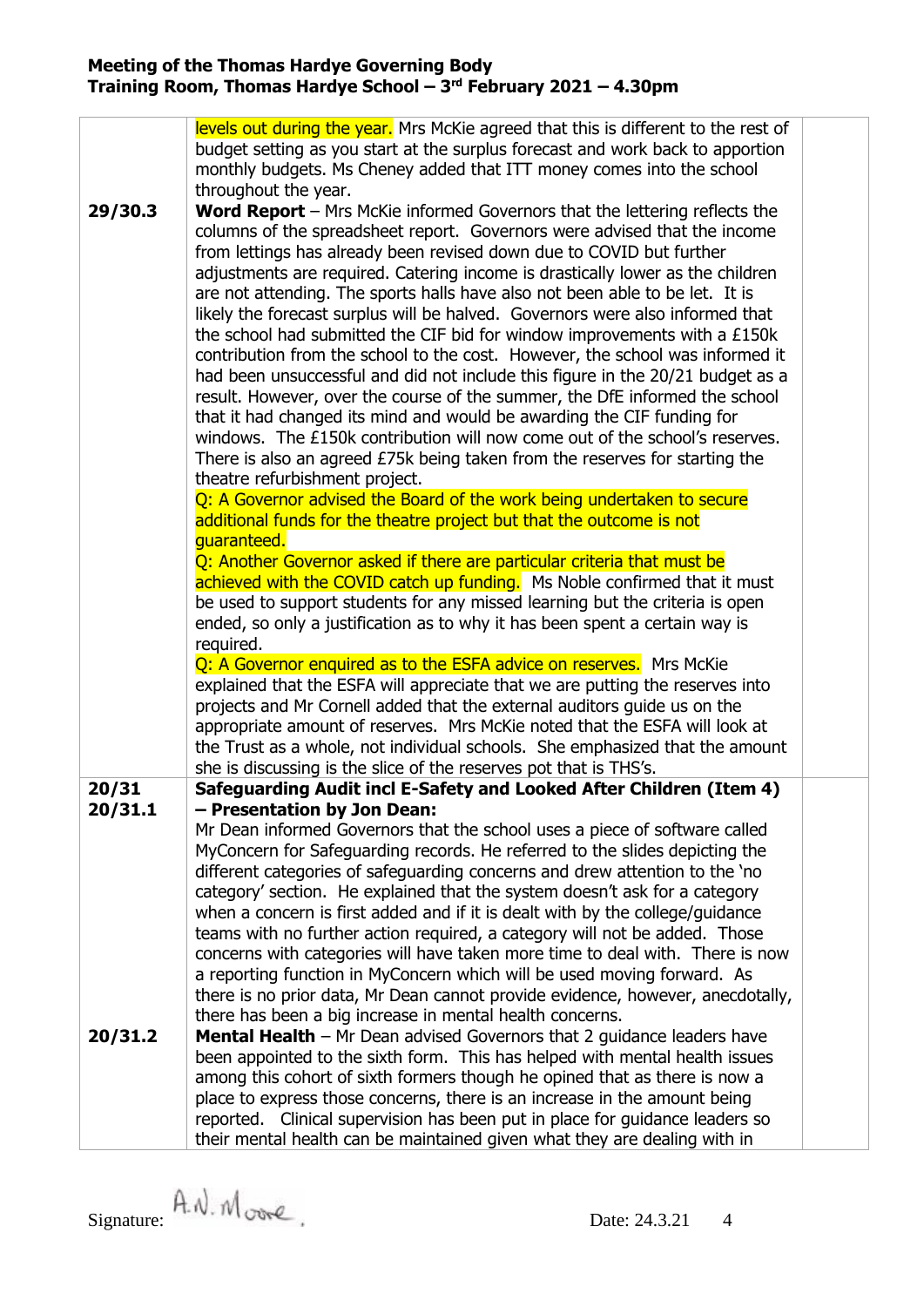|         | school. Some mental health concerns are lockdown related, included anxiety          |  |  |  |  |  |
|---------|-------------------------------------------------------------------------------------|--|--|--|--|--|
|         | caused by uncertainty about plans an example.                                       |  |  |  |  |  |
| 20/31.3 | <b>Statistics</b> – The 220 concerns are a fair reflection of how hard the guidance |  |  |  |  |  |
|         | and pastoral teams work to support pupils. The number of students on Child          |  |  |  |  |  |
|         | Protection/Children in Need Plans stays relatively constant. There have been 2      |  |  |  |  |  |
|         | section 47 cases recently. Children's services are being restructured into          |  |  |  |  |  |
|         | locality teams and it is hoped this will help with communication and pupil          |  |  |  |  |  |
|         | issues such as attendance.                                                          |  |  |  |  |  |
| 20/31.4 | <b>Vulnerable Pupils in School</b> – Mr Dean informed Governors that numbers        |  |  |  |  |  |
|         | have been steady with between 75-80 students attending daily. No pupil that         |  |  |  |  |  |
|         | has wanted to attend has been refused.                                              |  |  |  |  |  |
| 20/31.5 | <b>E-Safety</b> – Mr Dean confirmed safety measures such as a robust filter,        |  |  |  |  |  |
|         | responsive IT Support team that monitor student use/emails, working closely         |  |  |  |  |  |
|         | with college teams if there are issues, and in-house hosting are in place.          |  |  |  |  |  |
|         | However, cheap phone data and 4G internet connections mean that if pupils           |  |  |  |  |  |
|         | want to access inappropriate content they can bypass the school's systems           |  |  |  |  |  |
|         | using their own devices. The emphasis now is on educating the students rather       |  |  |  |  |  |
|         | than prevention in the school systems.                                              |  |  |  |  |  |
| 20/31.6 | <b>Looked After Children</b> - There are 8 looked after children in school that are |  |  |  |  |  |
|         | doing well. They each have an e-personal education plan.                            |  |  |  |  |  |
| 20/31.7 | Safeguarding Audit - Mr Dean informed Governors that there are 4                    |  |  |  |  |  |
|         | outstanding actions from the audit. Most importantly, is that the safeguarding      |  |  |  |  |  |
|         | information on the website is not as comprehensive and easy to access as it         |  |  |  |  |  |
|         | should be. This is a focus of Mr Dean's for this year. He informed Governors        |  |  |  |  |  |
|         | that there is a clear link between social media, mental health and feelings of      |  |  |  |  |  |
|         | self-worth. There will be lessons for new Year 9 students about what                |  |  |  |  |  |
|         | safeguarding means and raising awareness. Information from children's               |  |  |  |  |  |
|         | services is also not as timely as it could be. Mr Dean will be building bridges     |  |  |  |  |  |
|         | with social workers for better communications. The main outcome of the audit        |  |  |  |  |  |
|         | is that the schools procedures are robust and that there is an increased mental     |  |  |  |  |  |
|         | health need.                                                                        |  |  |  |  |  |
| 20/31.8 | <b>Link Governor</b> – Mr Dean and Ms Turberville-Smith have met and discussed      |  |  |  |  |  |
|         | the above. Ms Turberville-Smith thank Mr Dean for his work on safeguarding.         |  |  |  |  |  |
|         | It was noted he had worked very hard to update the school policy. All except        |  |  |  |  |  |
|         | new Governors have completed Safeguarding Training and the Chair has                |  |  |  |  |  |
|         | completed Safer Recruitment Training.                                               |  |  |  |  |  |
|         | Q: A Governor asked how themes can be captured throughout the year. Mr              |  |  |  |  |  |
|         | Dean explained that the reporting function in MyConcern will allow this and         |  |  |  |  |  |
|         | reports can be run at any point throughout the year. It could be run prior to       |  |  |  |  |  |
|         | each Governors meeting with any concerns raised if needed.                          |  |  |  |  |  |
| 20/32   | Remote Education incl How the School is Meeting its Statutory                       |  |  |  |  |  |
|         | <b>Obligations (Item 5) - Tim Ennion:</b>                                           |  |  |  |  |  |
|         | Dr Ennion informed Governors of the recent parent and student survey and            |  |  |  |  |  |
|         | explained that Ms Noble has been leading on student voice. The feedback from        |  |  |  |  |  |
|         | students has been useful and a continual evaluation approach will be                |  |  |  |  |  |
|         | maintained. The school's approach to online learning has been published on          |  |  |  |  |  |
|         | the school website. The school must provide 5 hours of online learning time         |  |  |  |  |  |
|         | per day and it is up to the school how this is provided. The research about live    |  |  |  |  |  |
|         | learning is contrary to what is being lauded in the press, with a blend of live     |  |  |  |  |  |
|         | learning, pre-recorded content and asynchronous material being best. If pupils      |  |  |  |  |  |
|         |                                                                                     |  |  |  |  |  |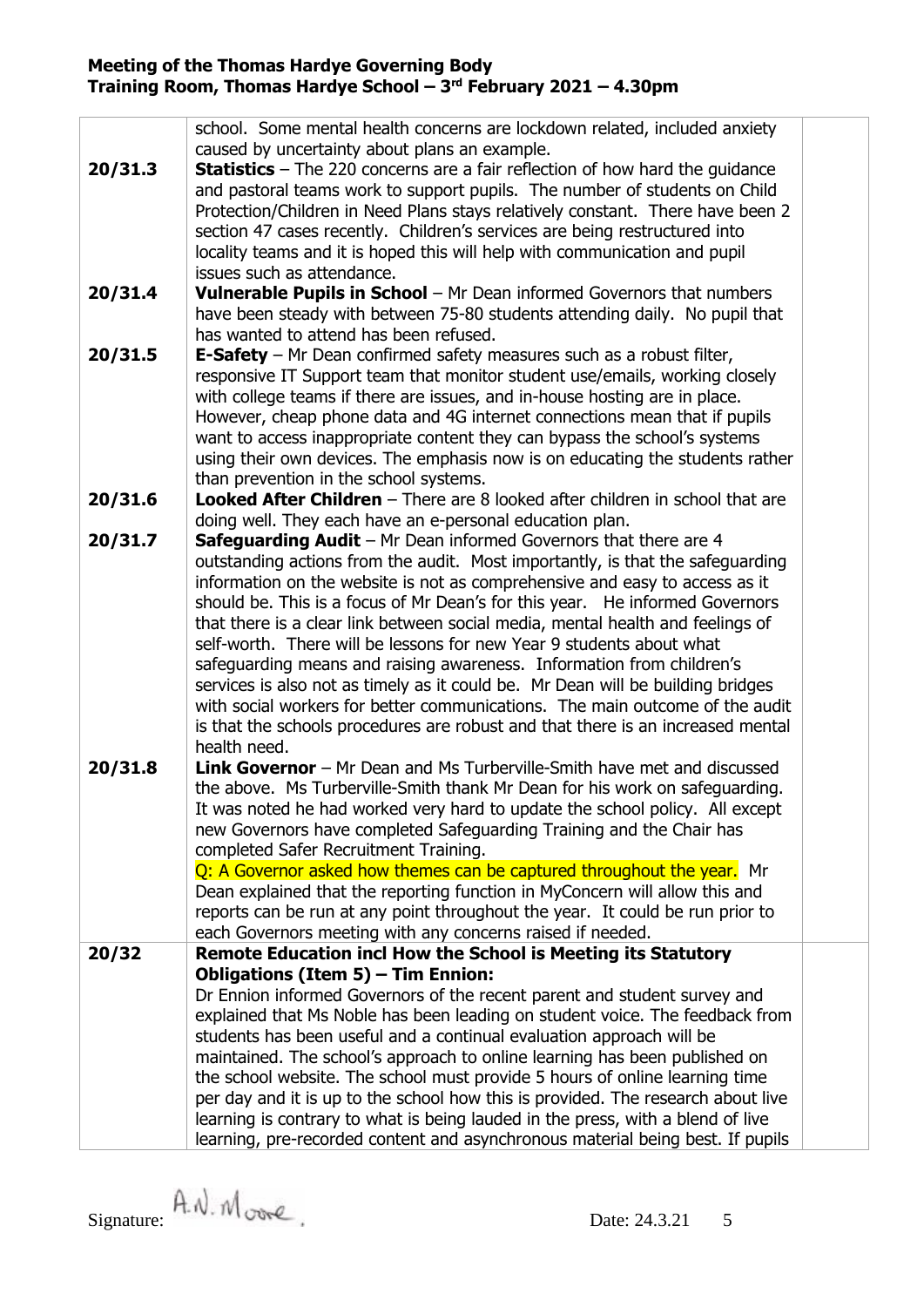or a staff member has poor broadband, it is impossible to run live material. If devices are being shared with parents or siblings live lessons may be missed. The school is working very hard to address any access issues of pupils. Governors were informed that 66 laptops have been provided by the DfE in addition to the 33 laptops provided last time. All have been loaned out as well as many of the school's own laptops. Reasons for struggling to engage with remote learning include a lack of space at home, multiple children trying to learn at once, poor broadband, lack of devices. The school has invited pupils to attend if we are aware they are experiencing issues. Governors were advised that the subject leaders are monitoring the quality of online learning as well as ensuring that safeguarding procedures are being followed strictly. This is the main reason the school uses Teams. Feedback has been overwhelmingly positive with 836 respondents at the last count. Dr Ennion noted that 70% of families are using laptops. The biggest issue on the parent survey is the quality of broadband. Workload is another issue. The introduction of more live lessons has had an impact. Staff are advised that pupils should only have 2-3 live lessons per day but occasionally a student might have up to 5 per day by co-incidence. Finally, Governors were informed that it takes longer to complete work at home than in school and staff have been asked to be mindful of this. Q: One Governor thanked Dr Ennion and the staff. She referred to the parents comments on remote learning in the Headteacher's Report and opined that they are heartwarming and staff should be proud. She enquired as to how the staff are coping with regards to IT, workload etc. Dr Ennion reported that staff experience similar issues to pupils, particularly with workload increasing as we move through the term. Sims remotely is tediously slow. SLT have also been providing guidance to staff, covering aspects such as prioritising what needs to be marked, thinking about the work being set and utilising tools such as model answers or peer marking. There are also staff out in villages with poor broadband and so safe spaces for work in school have been created for those needing to come in to work. Q: Another Governor commented on the fantastic job staff have done and that it is evident from the students that staff have been responding to their feedback. Q: A Governor referred to the predicted data in the Headteacher's report and commented on the consistency with the previous year as a testament to the teachers. Mr Foley thanked the Chair for his letter to staff on behalf of Governors. Q: A Governor asked Dr Ennion how easy it is for leaders to evaluate the quality of learning. Dr Ennion opined that it is not easy. Curriculum leaders are working hard on this and can drop in to live lessons via teams. He gave some examples of the activities taking place in Maths such as the staff whats app group and resource and strategy sharing sessions. Q: The Governor referred to the recording of lessons for safeguarding reasons and whether this helps, as leaders can review them. Dr Ennion agreed that these and the pre-recorded learning segments are useful. The pre-recorded segments are the best for staff to review and share. Research also shows that pre-recorded is best. Ms Glennie commented that the online live lessons are slower than classroom lessons. It is also difficult to gauge pupil reactions as cameras are off. It is not an easy process and there is considerable pressure

Signature:  $A \mathcal{N}$ .  $M \circ \mathcal{N}$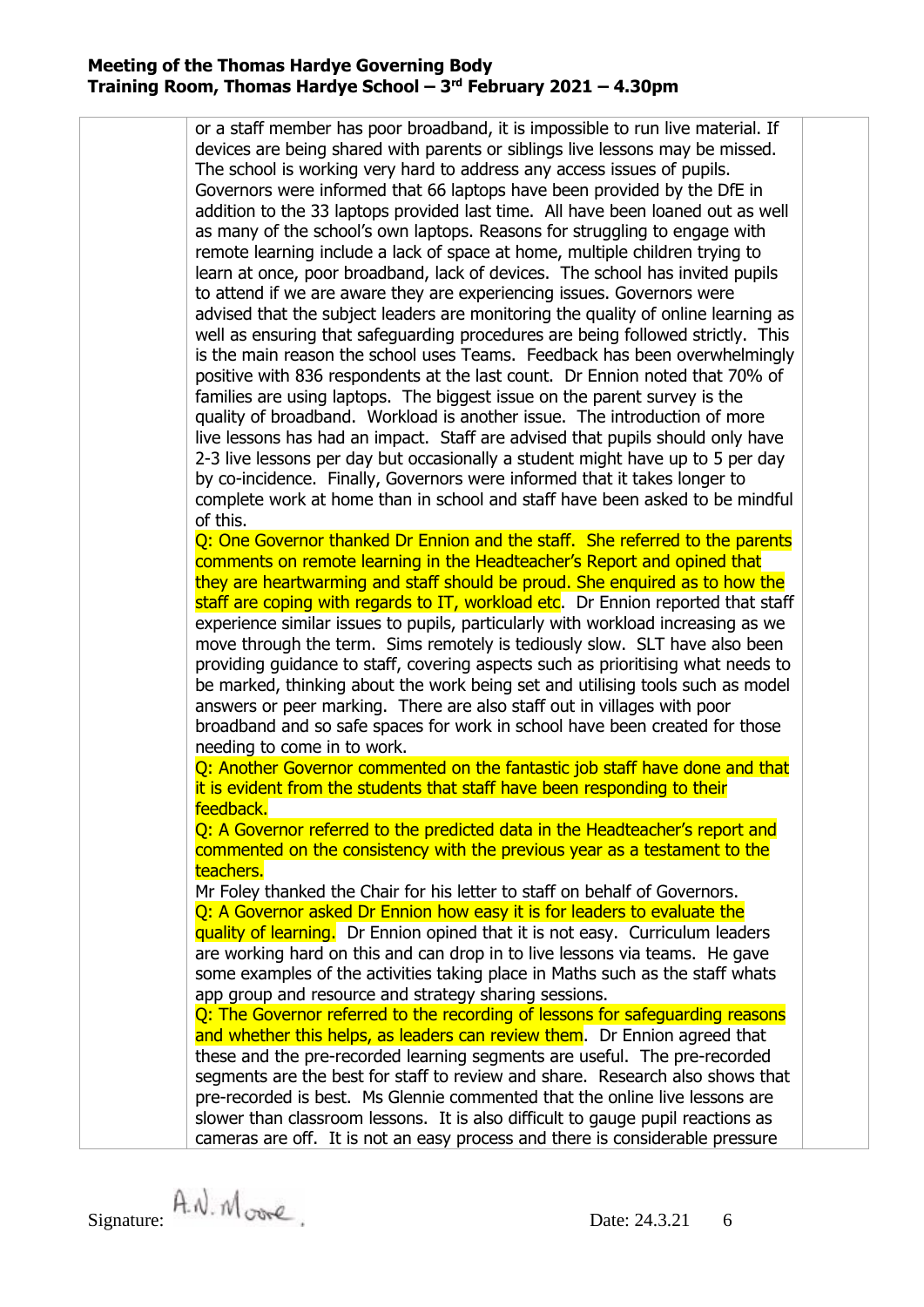|         | on teachers to adapt to online content.                                                                                                                  |    |  |  |  |
|---------|----------------------------------------------------------------------------------------------------------------------------------------------------------|----|--|--|--|
|         | Q: One Governor asked whether there is potential for online learning to remain                                                                           |    |  |  |  |
|         | part of the educational process long term and whether in-school practise will                                                                            |    |  |  |  |
|         | change. Dr Ennion opined that there is definitely a place for it. An online                                                                              |    |  |  |  |
|         | platform for those that can't physically attend school is an example. As well as                                                                         |    |  |  |  |
|         | the continued use of Teams for homework. SLT will look at this.                                                                                          |    |  |  |  |
|         | Q: Another Governor opined that it would be a mistake to just go back once                                                                               |    |  |  |  |
|         | things settle. Dr Ennion agreed that there are things that can be learned from                                                                           |    |  |  |  |
|         | this experience but there is no substitute for face-to-face teaching.                                                                                    |    |  |  |  |
|         | Governors gave their thanks to staff in trying and challenging times.                                                                                    |    |  |  |  |
| 20/33   | <b>School Improvement Plan (Item 6):</b>                                                                                                                 |    |  |  |  |
| 20/33.1 | Progress report incl impact of partial lockdown (Item $6.1$ ) – Tom                                                                                      |    |  |  |  |
|         | <b>Hardinge:</b> The Chair of Governors stated that the SIP is the driver for pushing                                                                    |    |  |  |  |
|         | the school forward and opined that it is best practice for it to be on every                                                                             |    |  |  |  |
|         | agenda. Mr Hardinge informed Governors that the SIP was written in the first                                                                             |    |  |  |  |
|         | lockdown with staff well aware that COVID may dominate this academic year.                                                                               |    |  |  |  |
|         | However, it was hard to predict how time consuming just running the school                                                                               |    |  |  |  |
|         | would be in that first term. The focus is rightly on year 11 catch up with the                                                                           |    |  |  |  |
|         | plan realistically covering targets over 2-3 years. Dr Ennion commented that                                                                             |    |  |  |  |
|         | huge leaps have been taken in supporting students outside of school will little                                                                          |    |  |  |  |
|         | hard evidence of improvements/data likely this year.                                                                                                     |    |  |  |  |
| 20/33.2 | <b>Governors Visits (Item 6.2):</b>                                                                                                                      |    |  |  |  |
|         | The Chair stated that Governors should have spoken to link staff members.                                                                                |    |  |  |  |
|         | Q: A Governor asked if the pupil buy-in of the THS culture has been affected                                                                             |    |  |  |  |
|         | by the COVID interruptions. Mr Hardinge informed Governors that the school                                                                               |    |  |  |  |
|         | has experienced this with Year 9, as they hadn't had the usual transition                                                                                |    |  |  |  |
|         | experience. Some things will not change until the school can finish with                                                                                 |    |  |  |  |
|         | bubbles, allowing different ages to mix.                                                                                                                 |    |  |  |  |
|         | Q: One Governor referred to the boy/girl attainment gap and asked if it was in                                                                           |    |  |  |  |
|         | line nationally. Mr Hardinge explained it is approximately 0.5 grade across                                                                              |    |  |  |  |
|         | subjects nationally and THS is around that every year. The school aims to get                                                                            |    |  |  |  |
|         | it below the national average.                                                                                                                           |    |  |  |  |
|         | Q: The same Governor asked if there are some subjects that are particularly                                                                              |    |  |  |  |
|         | affected by practice at middle schools. Mr Hardinge commented that all                                                                                   |    |  |  |  |
|         | subjects are affected. If inroads are made to what happens in years 7 and 8                                                                              |    |  |  |  |
|         | then that can affect THS results $-$ particularly with regards to pupil premium                                                                          |    |  |  |  |
|         | and disadvantaged pupil groups. Mr Hardinge added that hard work had been<br>undertaken in the summer to ensure the CPD groups are closely linked to the |    |  |  |  |
|         | plan targets. This allows the teachers to undertake targeted practice.                                                                                   |    |  |  |  |
|         | Ms Stoker confirmed she has been in touch with Dr Ennion in her Link                                                                                     |    |  |  |  |
|         | Governor capacity and has been impressed by all the high quality CPD groups.                                                                             |    |  |  |  |
|         | She opined it is a great achievement and will be interesting to see unfold. Mr                                                                           |    |  |  |  |
|         | Hardinge confirmed he will report with a subject specific focus next time.                                                                               | TH |  |  |  |
| 20/34   | <b>Headteacher's Report incl Annual Report on Changes to Curriculum</b>                                                                                  |    |  |  |  |
|         | Options for KS4 and Post 16 (if any) (Item 8) - Iain Cornell:                                                                                            |    |  |  |  |
| 20/34.1 | <b>Numbers on Roll</b> – Mr Cornell confirmed the school is heavily oversubscribed                                                                       |    |  |  |  |
|         | for 21 entry with 41 appeals pending. Sixth form numbers are approximately                                                                               |    |  |  |  |
|         | 10% down. Internal numbers are solid with recruitment run as best as                                                                                     |    |  |  |  |
|         | possible in the circumstances. The cost is £4k per student so the estimated                                                                              |    |  |  |  |
|         | loss to the school at this stage is £200k. Staff will continue to work on it and it                                                                      |    |  |  |  |
|         |                                                                                                                                                          |    |  |  |  |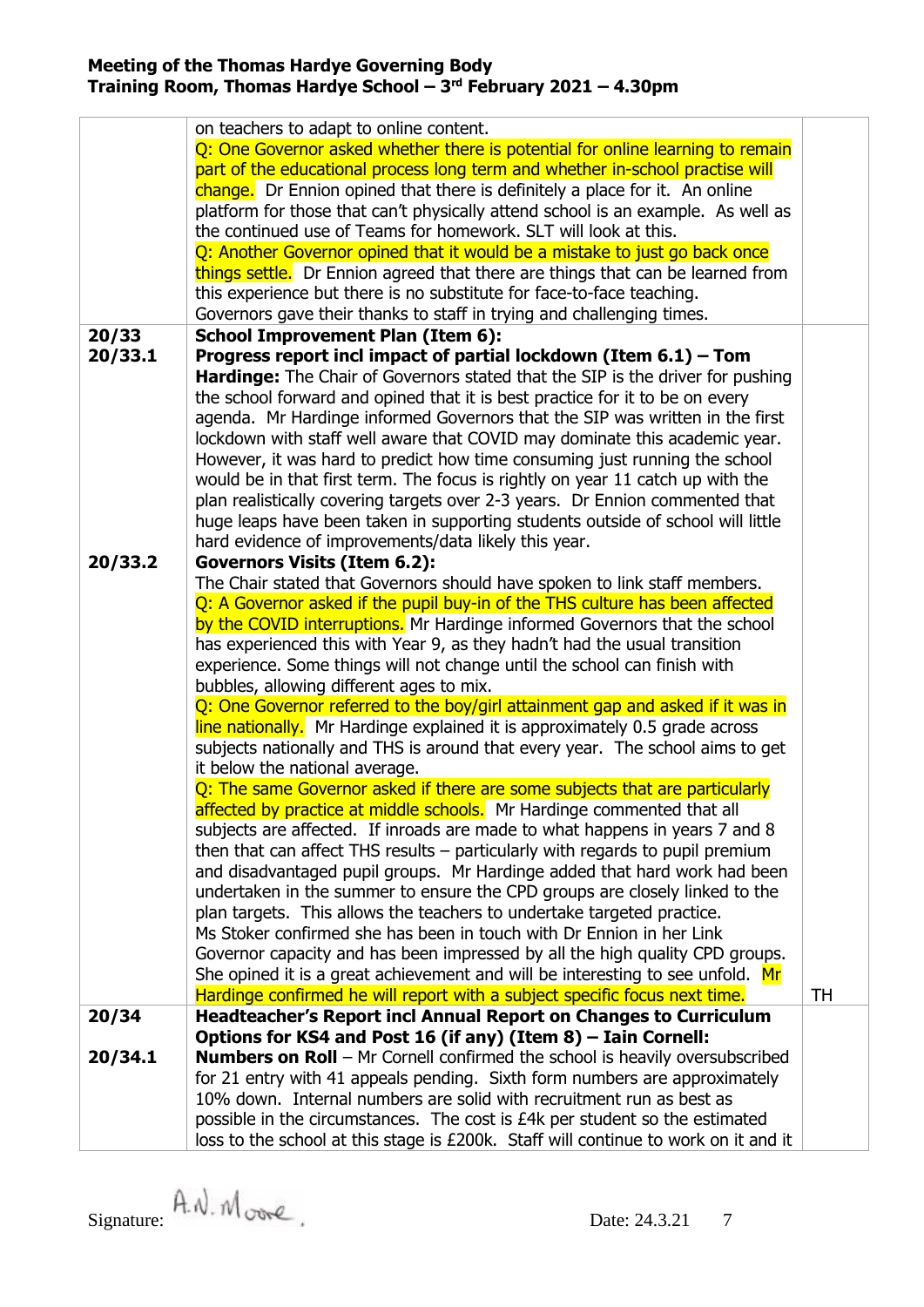| 20/34.2<br>20/34.3<br>20/34.4<br>20/34.5 | is hoped taster or open days may be able to be held in the summer.<br>Q: A Governor asked if the pandemic and its affect on travel is having an<br><b>impact.</b> Mr Cornell opined it is possible though 2020 Year 12 figures were<br>surprisingly robust.<br>Q: Another Governor enquired as to whether applications are now closed. Mr<br>Cornell confirmed they are open; the initial deadline has passed but<br>recruitment will continue. Numbers usually increase slowly until September<br>but are unlikely to reach this year's figures.<br><b>Curriculum</b> - Mr Cornell informed Governors that History of Art A Level is<br>returning as the school can staff it but there are no other changes. Mr Cornell<br>ran through the core subjects at GCSE in response to a request by a Governor.<br><b>Staffing Update</b> $-$ Governors were informed that adverts for vacancies for<br>September will be put out after half term.<br><b>Website</b> – The school has a new website. More work is needed to ensure it is<br>completely up to date.<br><b>Catch-Up Grant</b> – Mr Cornell explained that there are no strict rules for this                                                                                                                              |           |
|------------------------------------------|-----------------------------------------------------------------------------------------------------------------------------------------------------------------------------------------------------------------------------------------------------------------------------------------------------------------------------------------------------------------------------------------------------------------------------------------------------------------------------------------------------------------------------------------------------------------------------------------------------------------------------------------------------------------------------------------------------------------------------------------------------------------------------------------------------------------------------------------------------------------------------------------------------------------------------------------------------------------------------------------------------------------------------------------------------------------------------------------------------------------------------------------------------------------------------------------------------------------------------------------------------------------------------------|-----------|
|                                          | funding, for example, specific outcomes. The school has used it to increase<br>support for students. SLT had begun planning a possible Easter revision<br>programme but this will no longer be appropriate after the second lockdown<br>and a review will be needed when school returns to full opening. Curriculum<br>leaders were happy with where the pupils were at Christmas, with a few<br>behind, though not as many as expected.                                                                                                                                                                                                                                                                                                                                                                                                                                                                                                                                                                                                                                                                                                                                                                                                                                          |           |
| 20/34.6                                  | <b>Data</b> – Mr Cornell informed Governors that the fundamental message is that<br>the students are by and large on track. The Year 11 and 13 mock results were<br>good. He has spoken to other Headteachers and all feel their Year 13's seem<br>not to have prepared. The difficulty is that neither staff nor students know<br>what they are working towards and it is hard to make predictions.<br>Q: A Governor enquired as to the timing of mocks. Mr Cornell confirmed they<br>took place in the same term as always, just a couple of weeks earlier than<br>usual.<br>Q: Another Governor asked if the gender split of more girls than boys is<br>significant. Mr Cornell opined that it isn't and the gap between boys and girls<br>is a national issue. THS boys do better than boys nationally in general.<br>Q: The same Governor enquired as to the disadvantaged pupil gap. Mr Cornell<br>explained that THS disadvantaged pupils make the same progress as non-<br>disadvantaged pupils nationally.<br>Q: The Chair requested a Governors data training session at the next meeting<br>with Mrs Morrison. Mrs Morrison suggested arranging a separate training<br>session in order to prevent staff having to sit through training that is not<br>meant for them. |           |
| 20/35                                    | Governors agreed and the Chair will liaise with Mrs Morrison re a date.<br><b>Training Feedback (Item 9):</b><br>Ms Turberville-Smith shared her recent experiences of Learning Link                                                                                                                                                                                                                                                                                                                                                                                                                                                                                                                                                                                                                                                                                                                                                                                                                                                                                                                                                                                                                                                                                              | <b>TM</b> |
|                                          | Safeguarding and Arts and Culture training sessions.  She will speak to Mr<br>Hardinge about how the latter could be incorporated into the SIP and<br>recommended other Governors also undertake this training so there can be a<br>more informed discussion at a later date.                                                                                                                                                                                                                                                                                                                                                                                                                                                                                                                                                                                                                                                                                                                                                                                                                                                                                                                                                                                                     |           |
| 20/36<br>20/36.1                         | <b>Policies (Item 10):</b><br><b>Child Protection</b> – Ms Turberville-Smith proposed the policy and Ms Glennie<br>seconded. Policy was unanimously approved by Governors.                                                                                                                                                                                                                                                                                                                                                                                                                                                                                                                                                                                                                                                                                                                                                                                                                                                                                                                                                                                                                                                                                                        |           |